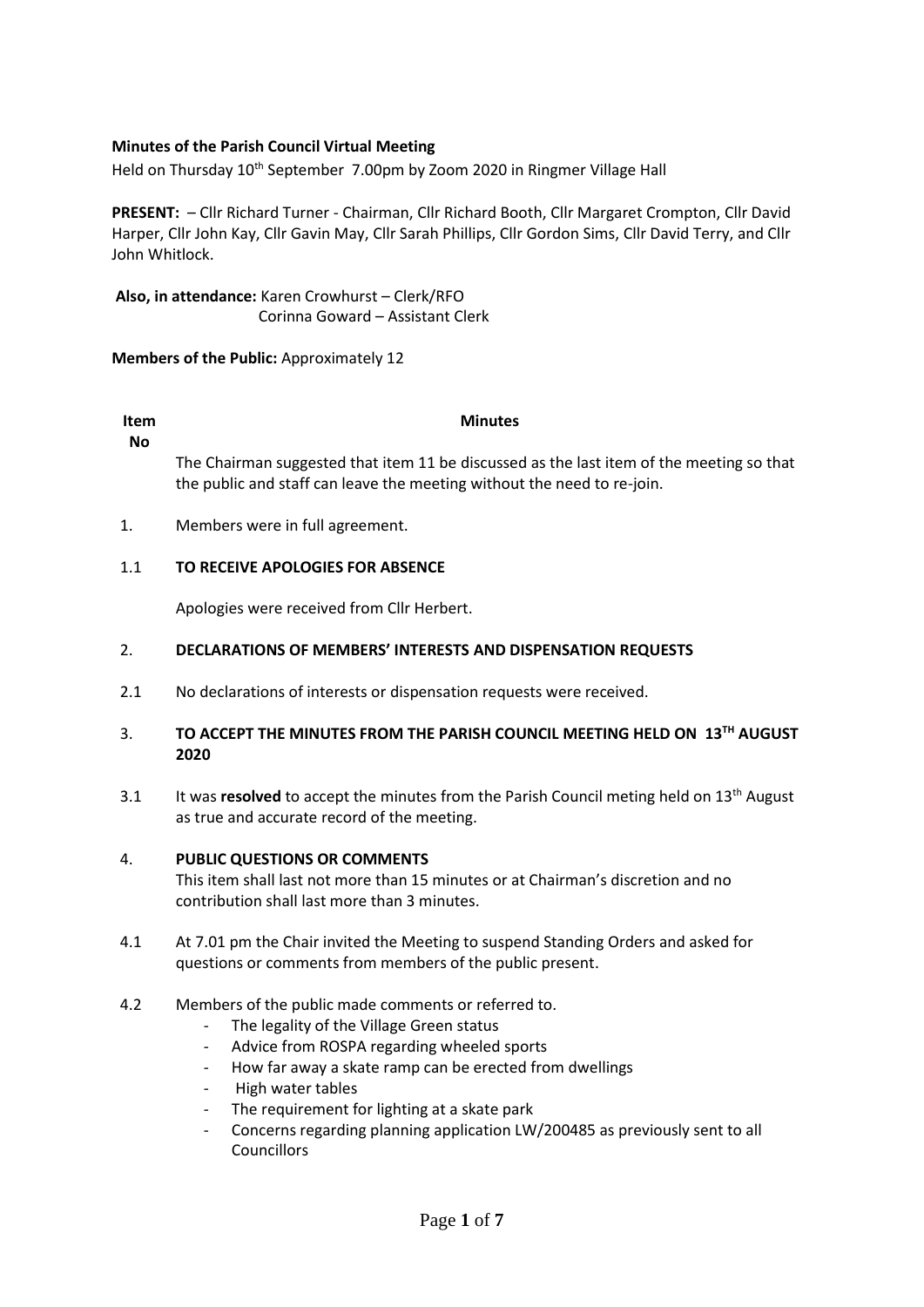- 5. **CO-OPTION OF COUNCILLOR –** To consider 1 candidate who has expressed an interest and provided a statement
- 5.1 Members of Ringmer Parish Council **resolved** to proceed with the co-option.
- 5.2 Mr Wilkins was asked about his time availability which he duly answered,
- 5.3 As the appointment would usually be carried out by signed ballot, in accordance with the co-option procedure, each and every member privately messaged the Clerk with their vote. The outcome of which was unanimous to elect Mr Stephen Wilkins as a co-opted Member to Ringmer Parish Council. As the meeting was held virtually Mr Sims was unable to sign the acceptance of office. Mr Wilkins and the Clerk will meet shortly in order for Mr Wilkins to sign the document and then be able to act as a Parish Councillor.

#### 6. **REPORTS FROM DISTRICT AND COUNTY COUNCILLORS – Maximum 15 minutes**

- 6.1 a) To note any written reports previously received
- 6.2 No reports were received.

#### 7. **CORRESPONDENCE – FOR NOTING OR ACTION**

- 7.1 a) To consider any correspondence for noting or action received after this agenda has been published
- 7.2 There was no correspondence for consideration.

#### 8. **APPOINTMENTS OF COUNCILLORS**

- 8.1 a) Internal Control – Non cheque Signatory
- 8.2 After receiving a proposal which was then seconded and voted on, it was agreed to appoint Cllr Herbert, Cllr Phillips, and Cllr Sims to the Internal Control Panel.
- 8.3 b) Office and Finance Committee in accordance with the Terms of Reference for the Committee contained within the Councils Standing Orders
- 8.4 Members noted that the Office and Finance Committee now has full Membership. Members also noted that Cllr Booth is now a Member in his capacity of Vice Chairman.

#### 8.5 *Membership*

- *The Chair and Vice Chair of the Parish Council*
- *The Chair of Greens and Amenities Committee*
- *The Vice Chair of Greens and Amenities Committee*
- *3 appointed Members of the Parish Council*
- c) Jubilee Cottages Housing Management Trust 1 Member
- 8.6 A nomination was received for Cllr May to be appointed. A self-nomination was made by Cllr Phillips. As there were two nominations the meeting moved to a vote. 2 Members voted for Cllr May. 8 Members were for Cllr Phillips. Therefore, it was **resolved** to appoint Cllr Phillips to the Jubilee Cottages Housing Management Trust.

#### 9. **OFFICE & FINANCE:**

9.1 a) Payments and receipts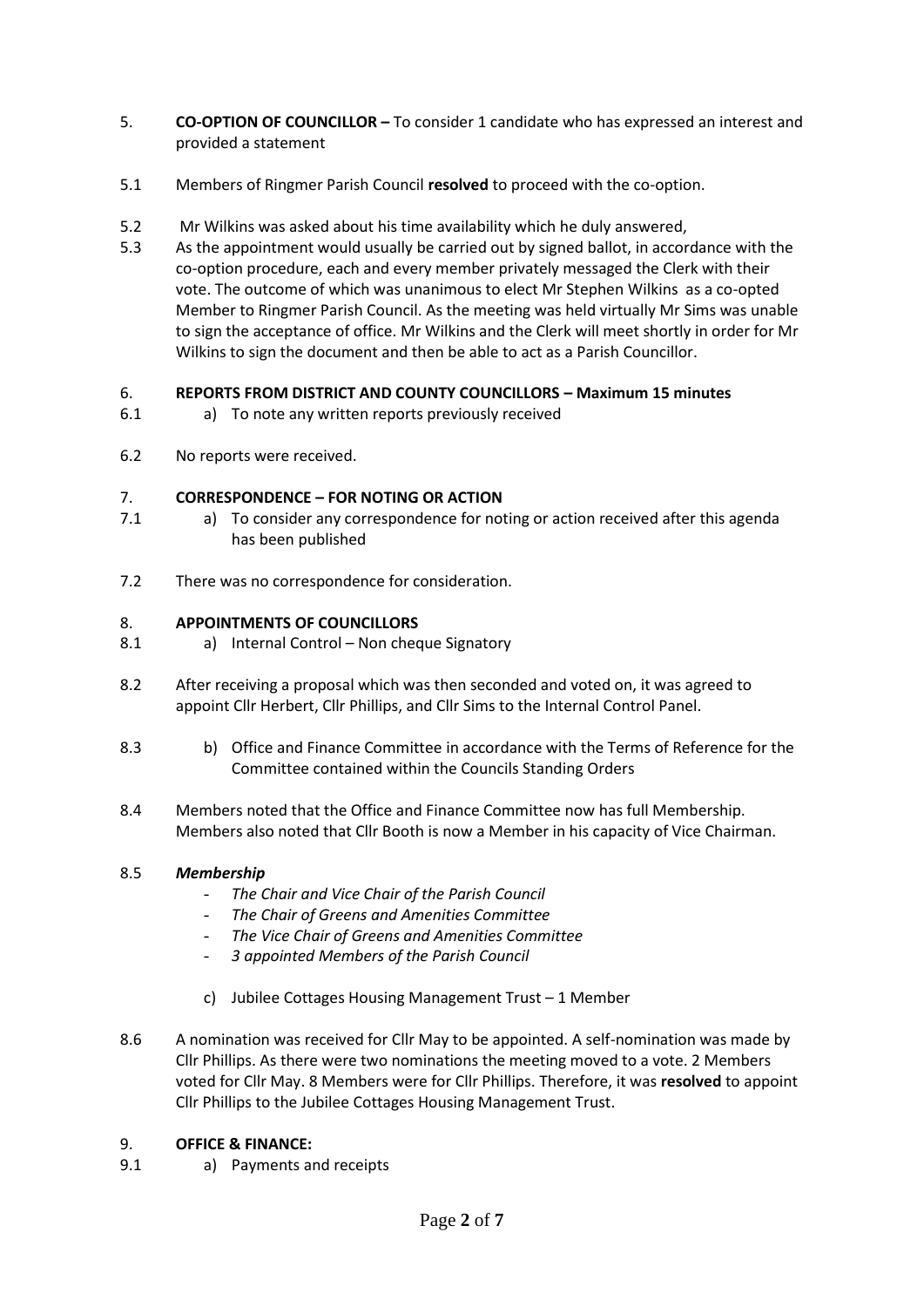- 9.2 It was agreed to accept the payments and receipts presented (**The payments list is appended at the end of these minutes**)
- 9.3 b) Bank Reconciliation(s)
- 9.4 It was agreed to accept the Bank Reconciliation presented.
- 9.5 c) Bank summary
- 9.6 It was agreed to note the bank summary report.
- 9.7 d) Cost Centre Report
- 9.8 It was agreed to note the Cost Centre Report.
- 9.9 e) Quotation(s)
- 9.10 There were no quotations for consideration.
- 9.11 f) Grant application(s)/Donations
- 9.12 There were no grant applications for consideration
- 9.13 g) Insurance renewal
- 9.14 Members were advised that this is the last year of the 3 year long term arrangement. Members noted this and the payment for the amount of £2,580.
- 9.15 h) Bank account signatories – Progress
- 9.16 This item is still on going.
- 9.17 i) Appropriation of  $£10,000$  with regard to Full Council Minutes  $13<sup>th</sup>$  August 2020
- 9.18 After receiving a proposal which was then seconded and voted on 7 in favour, 2 against and one abstention. It was **resolved** to place £10,000 of General Reserves and place it as an earmarked reserve with the creation of a new budget heading.
- 9.19 10. 17 A proposal was received that £10,000 be allocated from reserves or elsewhere to assist with the increased workload of Members and Staff , to take specialist advice and consultation. The amount would be called off by Council. Council would be aware of any expenditure pertaining to this.
- 9.20 10.18 This was discussed in depth, the discussion points included.
	- A decision being made without a supporting paper
	- Allocation of rate payer's money
	- The Clerk being able to spend the amount of £500
	- The procedure should an emergency expenditure being required which has to be agreed by the Committee Chairman/Chairman of the Council
	- The need for the £10,000 to be called off by Council
- 9.21 i) Appropriation of  $£5,000$  with regard to Full Council Minutes  $13<sup>th</sup>$  August 2020
- 9.22 After receiving a proposal which was then seconded and voted on 7 in favour, 2 against and one abstention. It was **resolved** to place £10,000 of General Reserves and place it as an earmarked reserve with the creation of a new budget heading.
- 9.23 10.20 A proposal was also received requesting the amount of £5,000 be made available to support the two Working Groups for delivery of a Skate Ramp and Play Area renewals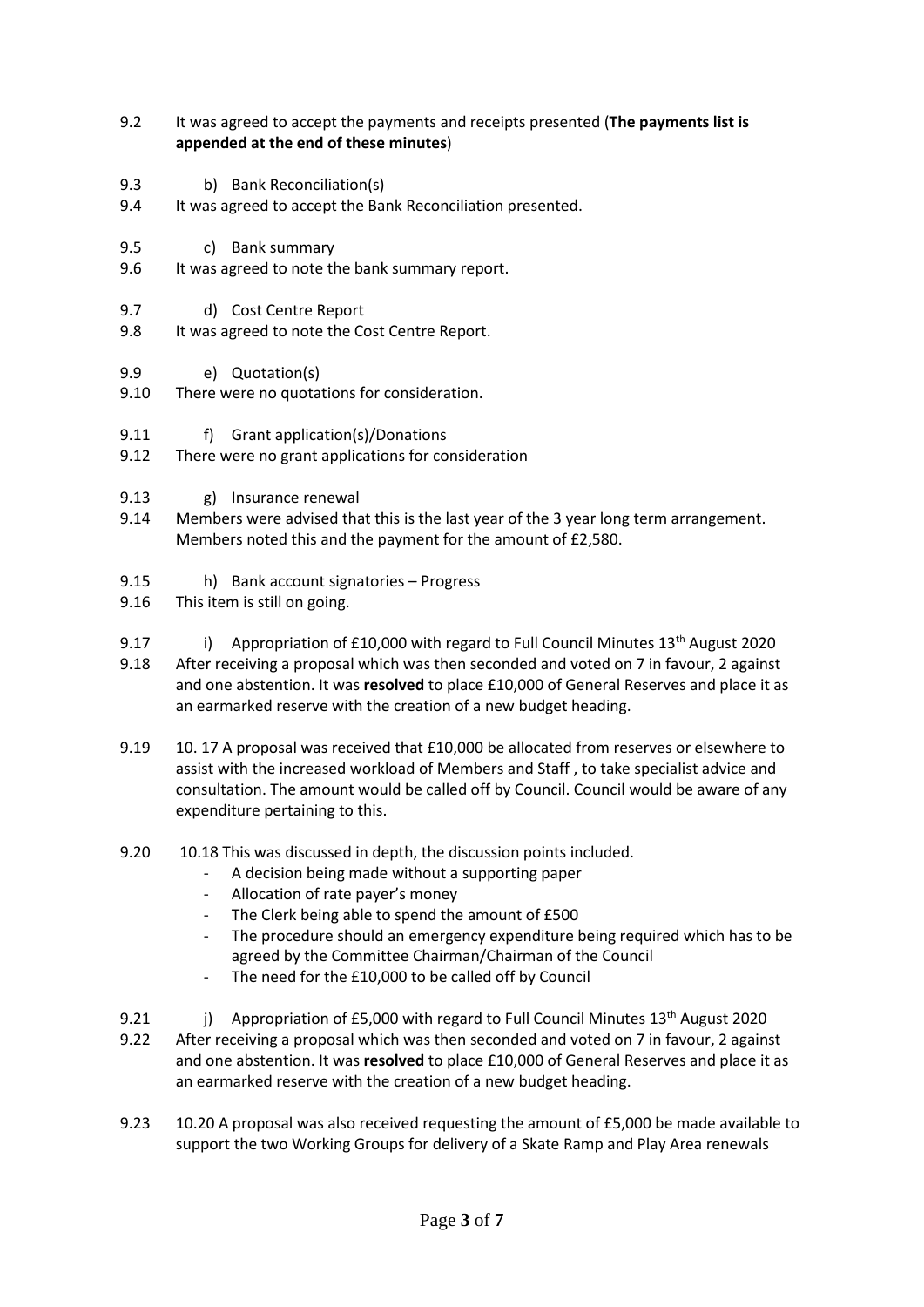under the control of Full Council. The funds would be mainly used for specialist advice, support, and delivery.

- 9.24 10.21 The meeting moved to a vote. The result of the vote was 7 for the proposal and 0 against, 1 abstention, therefore, the motion was carried, and the proposal accepted to be implemented.
- 9.25 During this item, a discussion was held as to how the original proposal was derived at £10,000. This was explained and Members were reminded that this has previously agreed in the August Parish Council meeting and 10.17, 10.18 , 10.19 and 10.20 were extracts of the August meeting minutes.

#### 10. **PLANNING APPLICATIONS**

10.1 **LW/20/0490 Goldcliff Nurseries The Holdings Old Uckfield Road Ringmer BN8 5RY** Increase the plant sales area up to 4,150m, erection of horticultural polytunnels and replacement of the existing office with a new facility

#### 10.2 **Comments and observations**

Ringmer Parish Council strongly supports this application.

#### 10.3 **LW/20/0435 Wellingham Farm Wellingham Lane Ringmer BN8 5SW**

Erection of a temporary farm worker's dwelling, two calf rearing sheds and a landscape earth screen

#### 10.4 **Comments and observations**

Ringmer Parish Council supports this application. Ringmer Parish Council would like consideration to be given when the decision is made regarding this application for the amount of lorry movement to be included in the Traffic Management Plan. Ringmer Parish Council would also seek that consideration be given to the large amount of bunding which will generate a lot of lorry movements.

#### 10.5 **LW/20/0439 38 Christie Avenue Ringmer BN8 5JT**

Replacement of the existing conservatory frames and roof with new frames and a solid tiled roof

#### 10.6 **Comments and observations**

Ringmer Parish Council supports this application.

### 10.7 **LW/20/0430 Downsview Farm Laughton Road Ringmer BN8 5UT**

Section 73A retrospective application for temporary consent for an agricultural worker's dwelling (caravan) for a minimum of three years

#### 10.8 **Comments and observations**

Ringmer Parish Council supports this application.

#### 10.9 **TW/20/0063/TPO 11 Yeomans Ringmer BN8 8EL**

(TPO No. 11) T1, T2 & T3 all oak – Reduce the length of limbs overhanging the garden by 1.5m and remove epicormic growth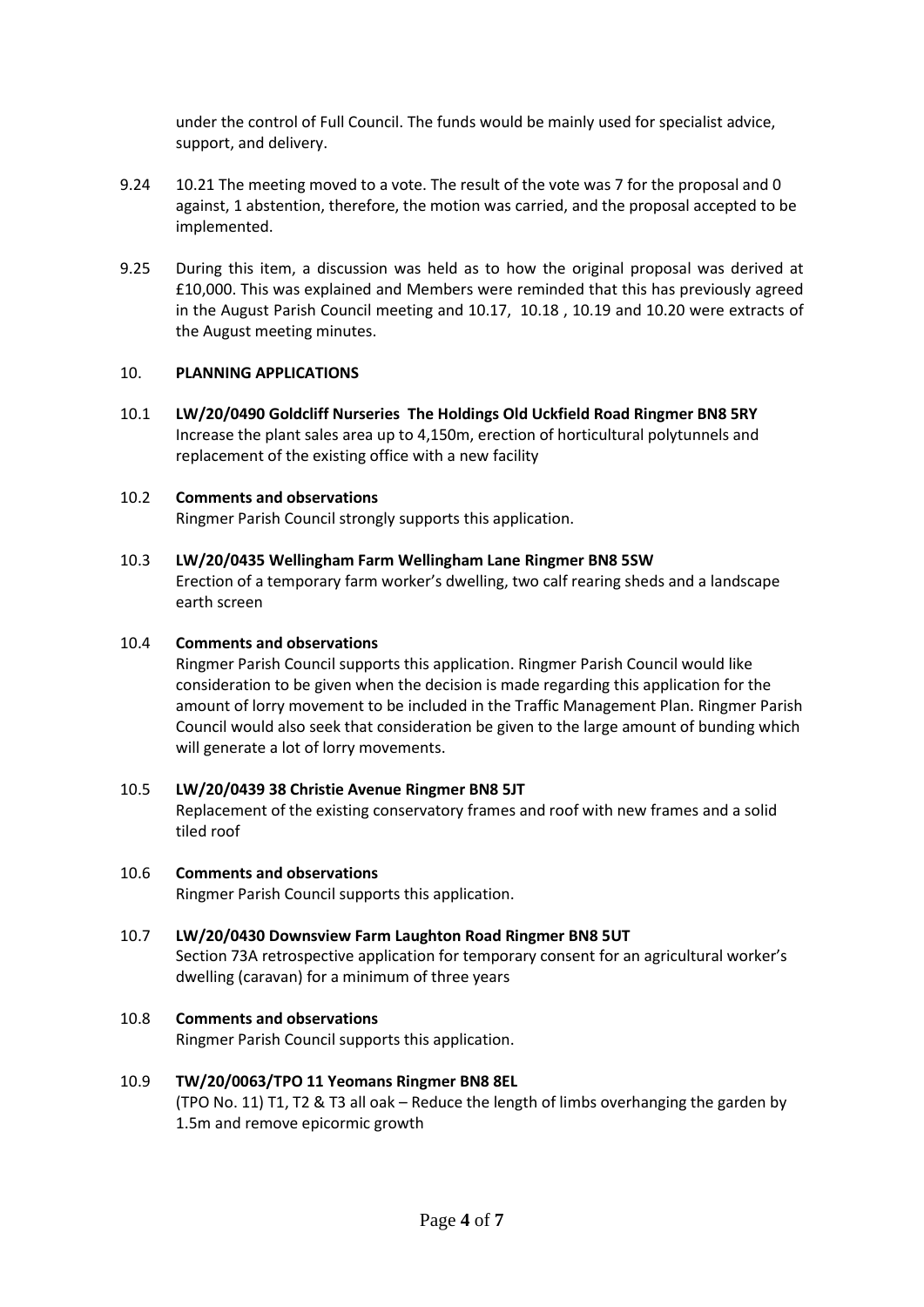## 10.10 **Comments and observations**

Ringmer Parish Council support the tree works proposed, provided the Tree Officer is agreeable to this.

## 10.11 **LW/20/0485 Upper Lodge Farm The Broyle Ringmer BN8 5AP**

Replacement of existing farmyard manure store with an upgraded facility, repair and upgrade of existing slurry lagoon and installation of new water sludge lagoon and associated earth engineering works

### 10.12 **Comments and observations**

Ringmer Parish Council opposes and objects to this application as it is un-neighbourly. Ringmer Parish Council has significant concerns regarding the shared access which may become damaged due to an increase in lorry movement. Ringmer Parish Council is genuinely concerned that the proposal is compromising use of the near public footpath.

10.13 It is hoped that Highways at East Sussex County Council will be consulted, given that the access is on a remarkably busy road this will have an impact by the continued use of large lorries.

## 10.14 **LW/20/0520 Moor House Moor Lane Ringmer**

Planning Application - proposed remodelling of existing outbuildings to provide holiday let accommodation

### 10.15 **Comments and observations** Ringmer Parish Council supports this application.

10.16 **LW/20/0369 Fairfield Laughton Road Ringmer East Sussex BN8 5NH** Alterations to existing detached single storey garage including relocation in line with main dwelling and creation of covered passageway

# 10.17 **Comments and observations**

Ringmer Parish Council supports this application.

### 11. **STAFFING MATTERS** *Exclusion of the press and members of the public in accordance with the Admission to meetings Act 1960*

- 11.1 This item was taken after item 14. It was **resolved** that staff and members of the public leave the meeting, which they did.
- 11.2 a) Annual increments recommendation from Personnel Sub Committee and Office and Finance Committee
- 11.3 After discussion it was agreed to accept the recommendation from the Personnel Sub Committee and Office & Finance Committee to implement the inflationary and incremental increases to the pay rates for staff as set out in the Local Government Pay Agreement (August 2020) with effect from their implementation dates.
- 11.4 b) Approval of staff time to work on Jubilee Cottages Housing Trust administration and legal matters arising from a legacy being left to the Housing Trust Please note staff currently support the Management Trust not the main Trust. **(Extract of Deed of Declaration for the Trust – Previously circulated to all Council Members)**

11.5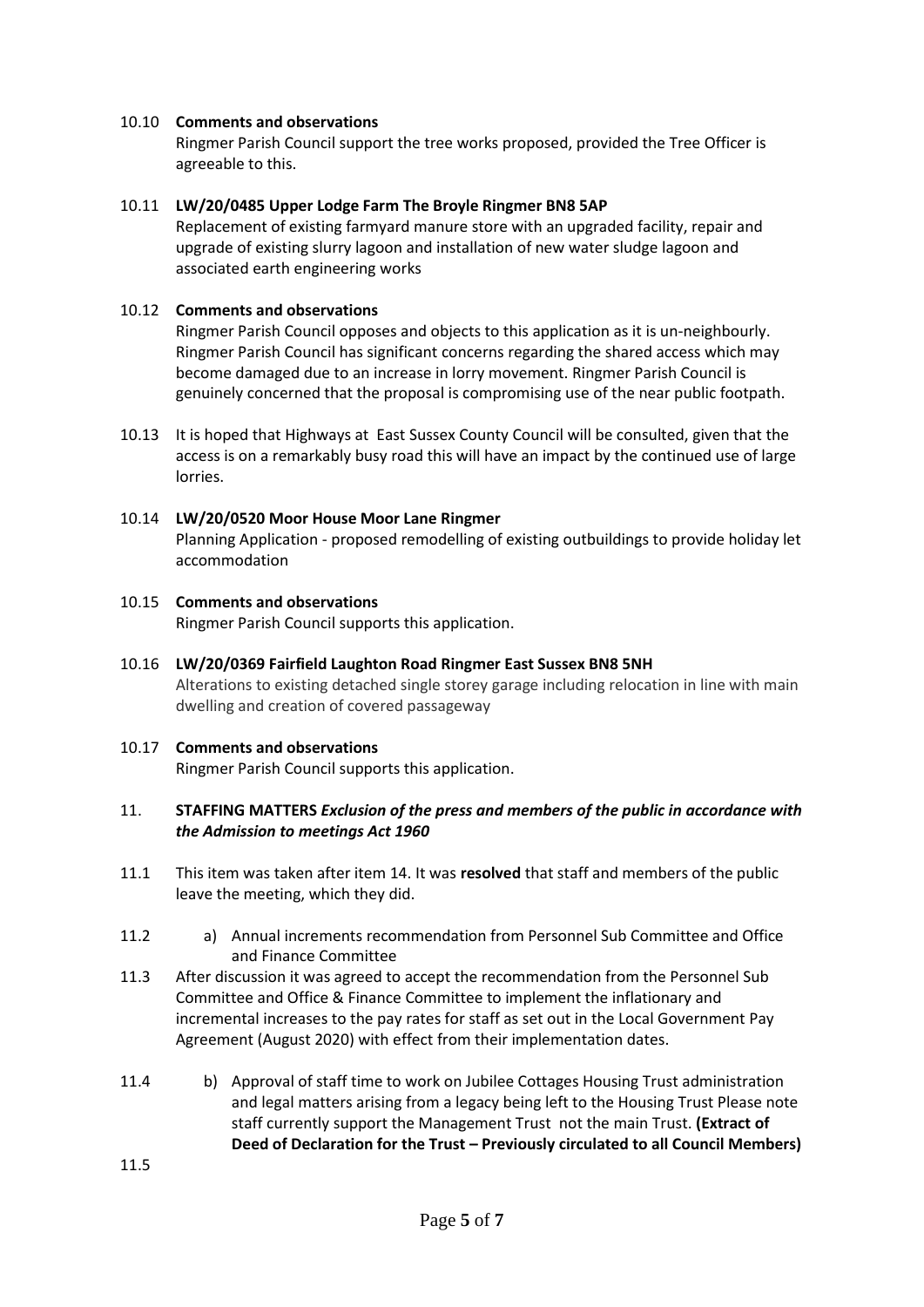After discussion no further action was required at this time. This matter is the responsibility of the trustees of Jubilee Cottages Housing Trust who will be meeting shortly to determine further action associated with this legacy.

#### 12. **REPORTS BY LEAVE – NOT FOR DISCUSSION OR DECISION**

12.1 It was reported that Jennifer Baxter the District Councils Enforcement Officer will be leaving the District Council.

#### 13. **ITEMS FOR REFERRAL TO NEXT AGENDA OR APPROPRIATE COMMITTEE**

13.1 There were no items for referral.

### 14. **URGENT ITEMS AT THE CHAIRMAN'S DISCRETION REQUIRING DECISIONS WHICH CANNOT BE HELD OVER UNTIL THE NEXT MEETING**

14.1 A request from the Fairground Operator to remain on the Village Green for an extra week if the next Parish they are moving to are not ready was considered. It was agreed to allow the Fairground to remain. It was delegated to Cllr Terry to inform the operator of this decision.

There being no further business, the meeting closed at 9.50pm.

| <b>VN</b> | Date       | <b>Bank</b>             | Chq       | <b>Description</b>              | <b>Supplier</b>              | <b>Total</b> |
|-----------|------------|-------------------------|-----------|---------------------------------|------------------------------|--------------|
|           |            |                         | <b>No</b> |                                 |                              |              |
| 171       | 11/08/2020 | <b>Barclays Current</b> |           | Internal audit                  | K Robertson                  | 292.00       |
| 173       | 11/08/2020 | <b>Barclays Current</b> |           | <b>Grass Cutting Various</b>    | Ringmer Property Maintenance | 140.00       |
| 174       | 11/08/2020 | <b>Barclays Current</b> |           | <b>Grass Cutting Various</b>    | Ringmer Property Maintenance | 75.83        |
| 175       | 11/08/2020 | <b>Barclays Current</b> |           | <b>Grass Cutting Allotments</b> | Ringmer Property Maintenance | 160.00       |
| 176       | 11/08/2020 | <b>Barclays Current</b> |           | IT Maintenance                  | Ian Edwards                  | 40.00        |
| 178       | 11/08/2020 | <b>Barclays Current</b> |           | Jubilee Garden Maintenance      | Ringmer Property Maintenance | 116.67       |
| 172       | 11/08/2020 | <b>Barclays Current</b> |           | Play Equipment Maintenance      | Cosmo Construction (UK) Ltd  | 144.00       |
| 177       | 11/08/2020 | <b>Barclays Current</b> |           | Litter Bin Emptying             | Lewes District Council       | 116.92       |
| 179       | 17/08/2020 | <b>Barclays Current</b> |           | Office equipment                | Range                        | 22.98        |
| 181       | 17/08/2020 | <b>Barclays Current</b> |           | IT Maintenance                  | Ian Edwards                  | 70.00        |
| 180       | 17/08/2020 | <b>Barclays Current</b> |           | Play Area Inspections - Monthly | Lewes District Council       | 312.00       |
| 182       | 17/08/2020 | <b>Barclays Current</b> |           | Office furniture                | <b>Online Reality</b>        | 606.42       |
| 183       | 17/08/2020 | <b>Barclays Current</b> |           | Office equipment                | Viking                       | 168.63       |
| 186       | 18/08/2020 | <b>Barclays Current</b> |           | Postal box                      | <b>Black Country Metal</b>   | 67.49        |
| 187       | 18/08/2020 | <b>Barclays Current</b> |           | Post re-direction               | Royal Mail                   | 216.00       |
| 184       | 19/08/2020 | <b>Barclays Current</b> |           | Play area tidying/maintenance   | Ringmer Property Maintenance | 115.00       |
| 185       | 19/08/2020 | <b>Barclays Current</b> |           | Desk installation               | Ringmer Property Maintenance | 174.07       |
| 188       | 19/08/2020 | <b>Barclays Current</b> |           |                                 |                              |              |
| 189       | 19/08/2020 | <b>Barclays Current</b> |           |                                 |                              |              |
| 190       | 19/08/2020 | <b>Barclays Current</b> |           |                                 |                              |              |
| 191       | 19/08/2020 | <b>Barclays Current</b> |           |                                 |                              |              |
| 192       | 19/08/2020 | <b>Barclays Current</b> |           |                                 |                              |              |
| 193       | 19/08/2020 | <b>Barclays Current</b> |           |                                 |                              |              |
| 199       | 24/08/2020 | <b>Barclays Current</b> |           |                                 | sco Mobile                   | 18.49        |